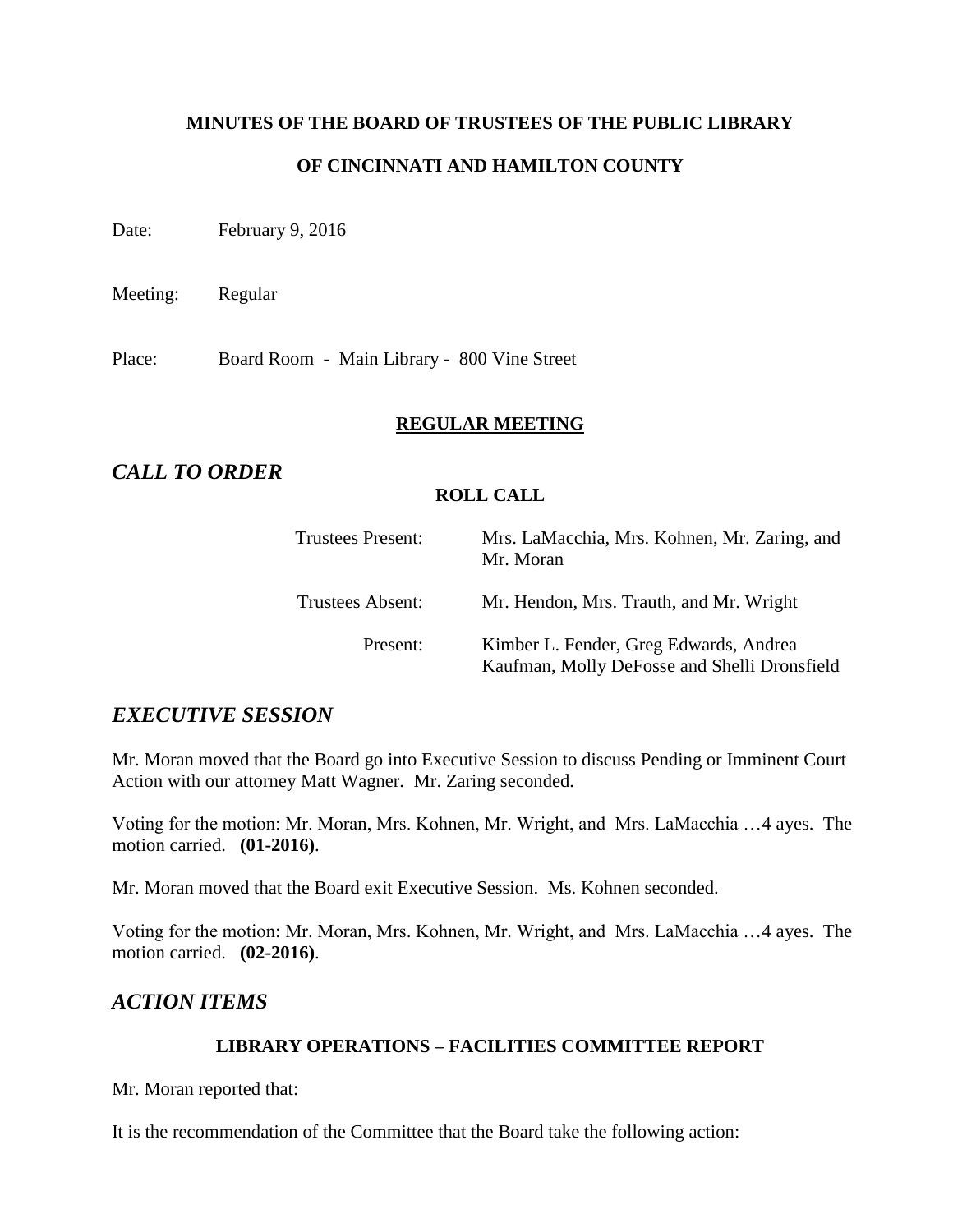#### LOVELAND BRANCH EXPANSION

Authorize staff to enter into a 10-year lease starting January 1, 2018 and ending December 31, 2027, at or below a 5% increase per square foot every two years starting January 1, 2019.

#### DISPOSITION OF THE REMAINING TRACT OF READING PROPERTY

Approve placing the .9773 acre lot adjacent to the new Reading branch on the market at a listing price of \$295,000.

#### NORTH BEND PROPERTY

Reject the two property recommendations and authorize staff to continue searching for available property in the North Bend area to replace the existing Miami Township branch.

#### DEER PARK BRANCH

Approve moving forward with the plans to relocate the Deer Park branch to the proposed expanded/renovated Amity Elementary School.

*For information only:*

#### TWO ADDITIONAL LOCATIONS TO SERVE AS POLLING PLACES

The Reading and Sharonville branches will serve as polling locations for the 2016 primary and general elections following a request from The Hamilton County Board of Elections.

#### ENERGY AUDIT COMPLETED

The energy audit undertaken by Motz Engineering was completed and a report presented to Library staff in late December. The audit recommends the replacement of inefficient HVAC equipment, changing light fixtures to LED, and updating controls systems. The 2016 ongoing maintenance project will address a number of these issues, while others can be addressed by staff.

Mr. Moran moved that the Board approve the report as submitted. Ms. Kohnen seconded.

Voting for the motion: Mr. Moran, Mrs. Kohnen, Mr. Wright, and Mrs. LaMacchia …4 ayes. The motion carried. **(03-2016)**.

#### **HUMAN RESOURCES COMMITTEE REPORT**

Mr. Moran reported that:

#### TRANSGENDER SURGERY COVERAGE

The Committee reviewed the following information: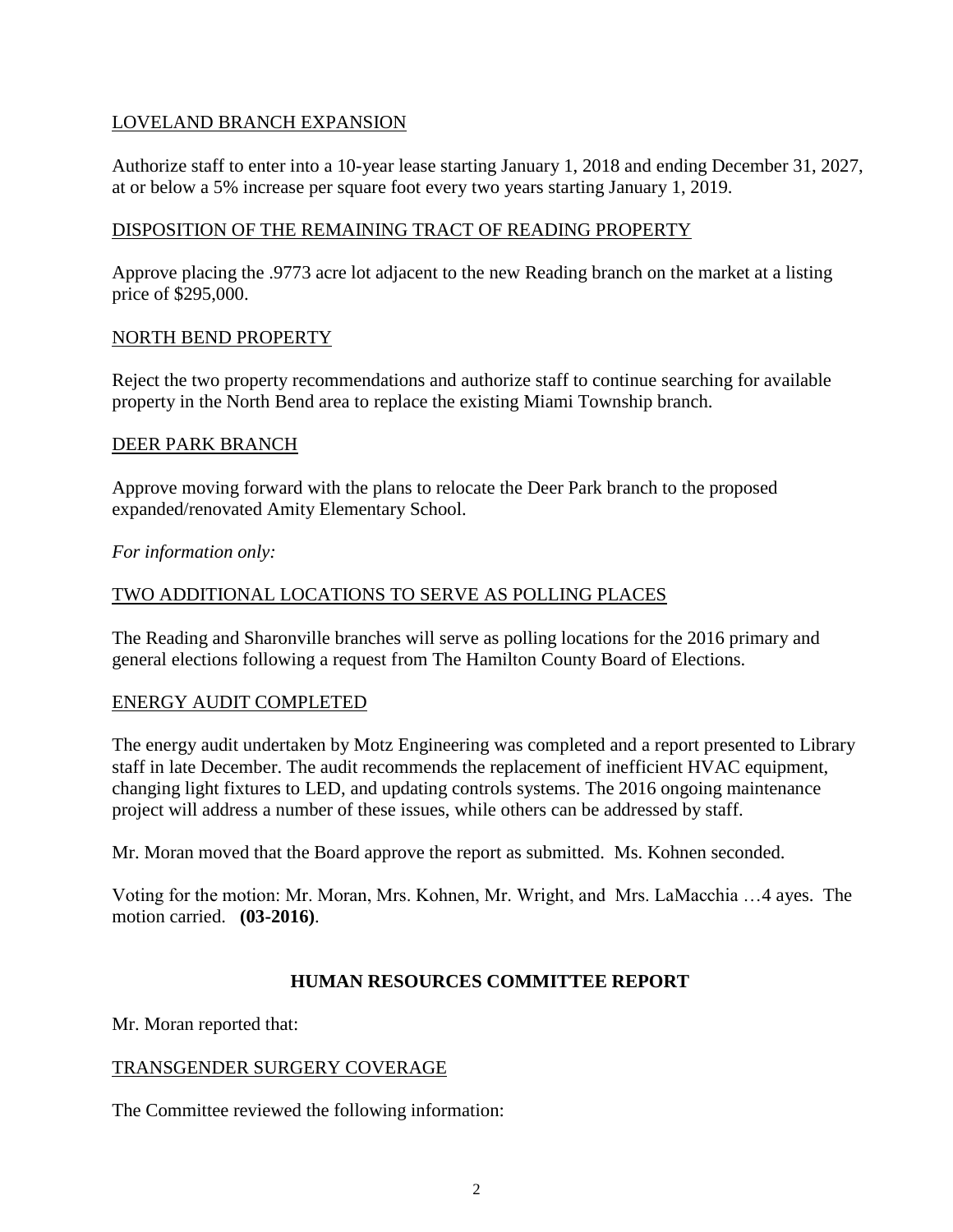- On December 17, 2015, the Library was notified that the Ohio Department of Insurance (ODI) has approved Anthem's request to offer their fully insured groups a policy rider to cover transgender health services.
- Anthem's premium increase for this rider is 0.73%; the rider became available  $1/1/2016$  and could be added at any point in the group's benefit period.
- Despite repeated requests, Anthem has not provided the rider language to the Library.
- There are a total of 65 exclusions with our fully insured health care coverage through Anthem; all of which Anthem has explained could be filed with the Ohio Department of Insurance to be added as a rider.
- Our benefits renew in August and we have not previously made changes until the renewal period.
- There are four other riders that are currently approved through the ODI for fully insured groups to add through Anthem with an increase. Another staff member has already inquired on coverage for one of these.
	- o Gastric Bypass Surgery (1.67%)
	- o Infertility Medical Treatment (0.6%)
	- $\circ$  Infertility RX (0.6%)
	- o Sexual Dysfunction Drugs (1.76%)

It is the recommendation of the Committee that no change be made to the current contract that runs through July 31, 2016. The Library will review all available riders during the process of evaluating the Library's group medical benefits for the benefit year beginning August 1, 2016.

#### *For information only:*

#### ARTSWAVE CAMPAIGN

The Library's ArtsWave Annual Community Campaign will run from February 18 through March 10. The campaign goal is \$5,000.

#### UC PROJECT IMPACT

Students participating in Project Impact, a partnership between United Way Volunteer Connection and University of Cincinnati Lindner College of Business, will create spotlight pieces, primarily for use on social media, on as many Library volunteers as possible, with a goal of spotlights on 30% (80) of our active volunteers. In cooperation with our Social Media Specialist and Marketing team, spotlights will be used during National Volunteer Month in April, and throughout the year.

#### 2016 STAFF DEVELOPMENT DAY

We are planning a Staff Development day for April 2016. A project team has been working to plan an educational day focused on our community and the effects of poverty.

Mr. Moran moved that the Board approve the report as submitted. Mr. Zaring seconded.

Voting for the motion: Mr. Moran, Mrs. Kohnen, Mr. Wright, and Mrs. LaMacchia …4 ayes. The motion carried. **(04-2016)**.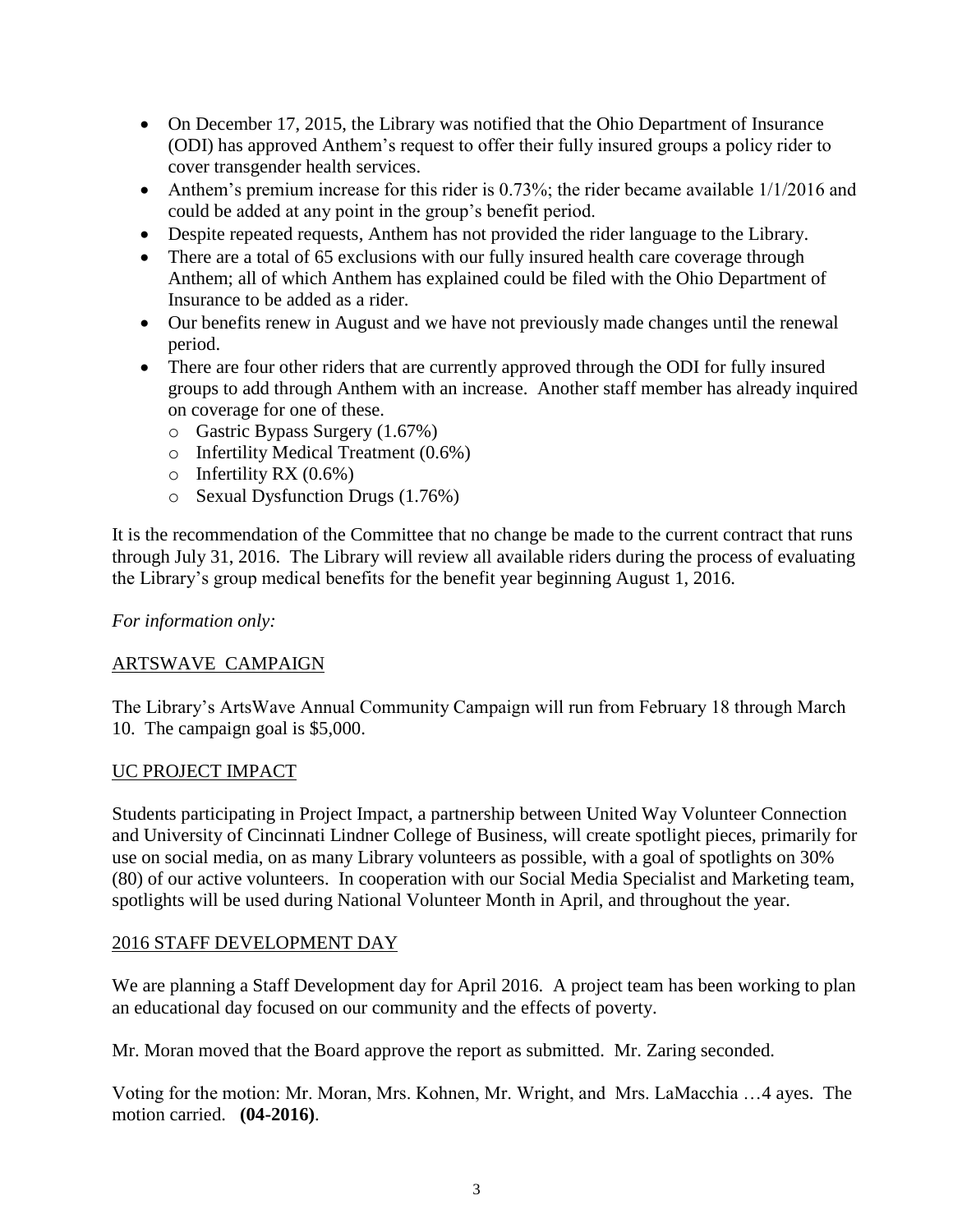#### **FINANCE & AUDIT COMMITTEE REPORT**

Mrs. Kohnen requested:

#### AUTHORIZATION TO TRANSFER FUNDS

The 2016 Appropriations established in December 2015 includes \$2 million to be transferred from the General Fund to the Building & Repair Fund. Authorization is requested to transfer those funds during the year as cash flow permits as determined by the Fiscal Officer.

Mrs. Kohnen moved that the Board approve the report as submitted. Mr. Moran seconded.

Voting for the motion: Mr. Moran, Mrs. Kohnen, Mr. Wright, and Mrs. LaMacchia …4 ayes. The motion carried. **(05-2016)**.

#### **LIBRARY OPERATIONS – SERVICES COMMITTEE REPORT**

Mr. Zaring introduced Denis Daley, Manager of the Virtual Information Center.

Denis reported that:

#### VIRTUAL INFORMATION CENTER REACHES BEYOND LIBRARY WALLS

Since its creation in 2010 the Virtual Information Center (VIC) has served as the remote access point for Library users. The department, which operates with a staff of 18, handles all inbound phone calls, emails, texts and live chat sessions for the Library. In 2015 the VIC handled 301,163 calls (an average of 841 calls per day); 13,710 emails; 590 texts and 741 live chat sessions. Call center staff work with two distinct types of customers: external and internal. External customers are library users calling with questions. These customers require assistance in the areas of circulation and general reference. The VIC also serves internal customers as a de facto information hub and switchboard for Library information, routing many calls within the system. This requires a strong knowledge of the organization, Library policy, services and programming. Regardless of where the customer is coming from, the VIC has made the Library's virtual interaction with all customers much more efficient and effective.

Mr. Zaring reported that:

#### REVISED TABLE OF FINES AND FEES

The addition of mobile hotspots as circulating items prompted a review of the Table of Fines and Fees. Rather than adding hotspots to the long list of items circulated, the table was updated to simplify the information. There has been no change in the fines associated with each item. The updated Table of Fines and Fees was submitted for approval.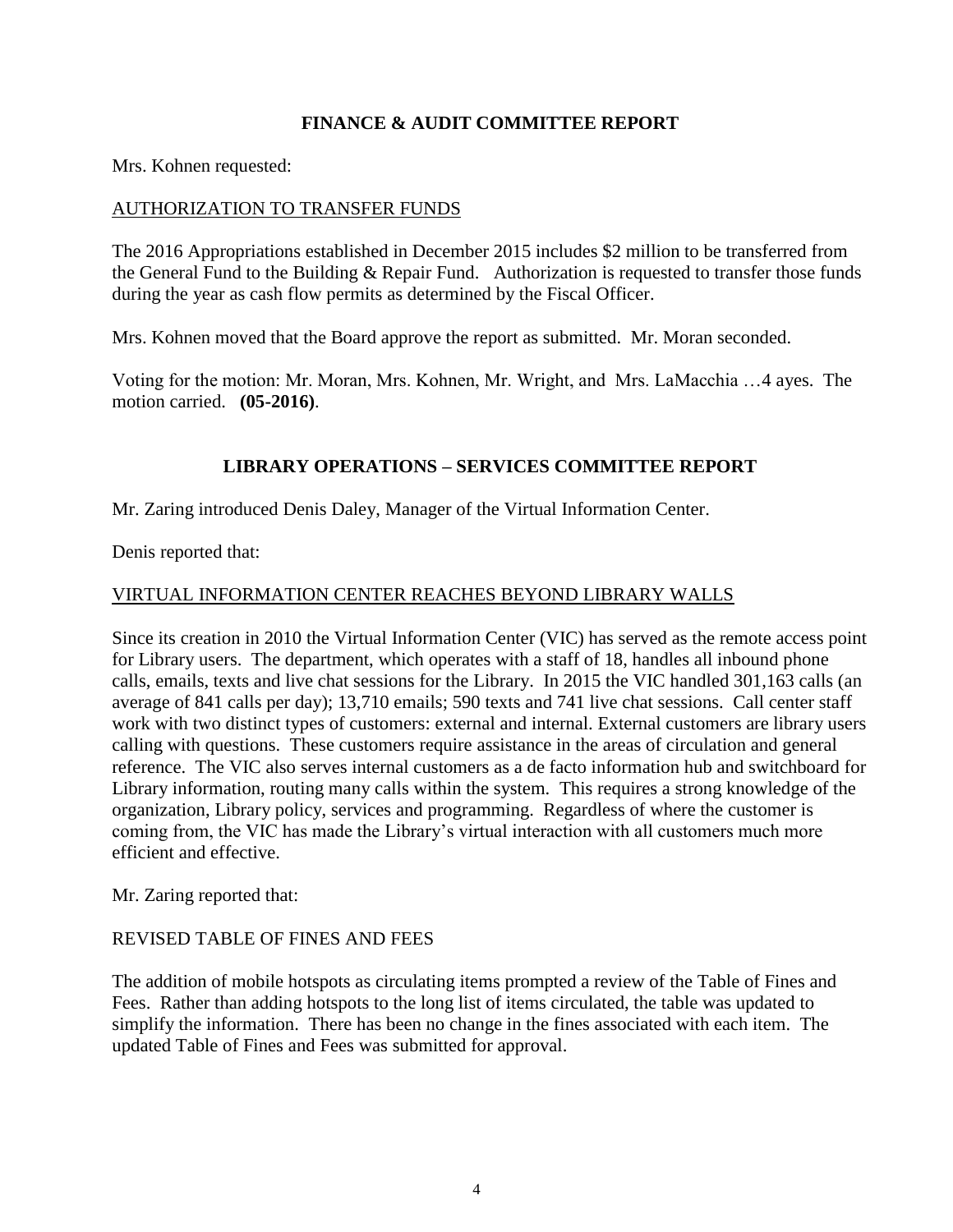#### TABLE OF FINES AND FEES Effective February 9, 2016

#### Borrowing privileges are stopped when unpaid fines & fees reach \$10.00.

| <b>OVERDUE FEES</b>                                                           |           | per day, per title, maximum                 |  |  |
|-------------------------------------------------------------------------------|-----------|---------------------------------------------|--|--|
| Juvenile & Teen material                                                      |           | $5¢$ , \$5.00 maximum per item              |  |  |
| Adult material                                                                |           | $20¢$ , \$10.00 maximum per item            |  |  |
| SearchOhio/OhioLINK material                                                  |           | $50¢$ , \$25.00 maximum per item            |  |  |
| Fee applied to a card turned over to collection agency                        |           | \$10.00                                     |  |  |
|                                                                               |           |                                             |  |  |
| <b>FEES FOR LOST OR DAMAGED MATERIALS</b>                                     |           |                                             |  |  |
| <b>Total Loss or Damage</b>                                                   |           | replacement cost plus \$5.00 processing fee |  |  |
| Book bindery charge                                                           |           | \$10.00                                     |  |  |
| Item from multi-volume set                                                    |           | \$10.00                                     |  |  |
| <b>Audiovisual Container</b>                                                  |           | \$1.00                                      |  |  |
|                                                                               |           |                                             |  |  |
| <b>LIBRARY CARD FEE</b>                                                       |           |                                             |  |  |
| Non-resident card; valid for one year                                         |           | \$45.00                                     |  |  |
|                                                                               |           |                                             |  |  |
| <b>MEETING ROOM FEE</b>                                                       |           |                                             |  |  |
| Events for purely social purposes                                             |           | \$50.00                                     |  |  |
|                                                                               |           |                                             |  |  |
| <b>INTERLIBRARY LOAN FEES</b>                                                 |           |                                             |  |  |
| <b>PLCH</b> as Loaning Library                                                |           |                                             |  |  |
| Materials loaned in-state and to SWON libraries                               | no charge |                                             |  |  |
| \$5.00 unless waived by reciprocal agreement<br>Materials loaned out-of-state |           |                                             |  |  |
| Lost or damaged PLCH materials                                                |           | replacement $cost + $25$ processing fee     |  |  |

 $25<sub>c</sub>$ 

\$5.00

\$25.00

\$125.00

charge assessed by lending library

charge assessed by lending library

# OhioLINK replacement fee

Copying/faxing, per page

Copying/faxing, per page

SearchOhio replacement fee

**PLCH** as Borrowing Library

Materials borrowed from other libraries

**SEARCHOHIO/OHIOLINK FEES** 

Lost or damaged materials from other libraries

#### HOT TICKETS SERVICE

A Hot Author-like service for DVDs launched February 1. Customers are able to sign up for automatic holds on DVDs from several genres which have box office sales of over \$10 million at the time the Library placed the order for the movie. Genres from which customers can choose include Action/Adventure; Children's; Comedy; Drama; Horror; Science Fiction; and Suspense. Staff indicated there were 488 subscriptions for the service in the first week without any promotion.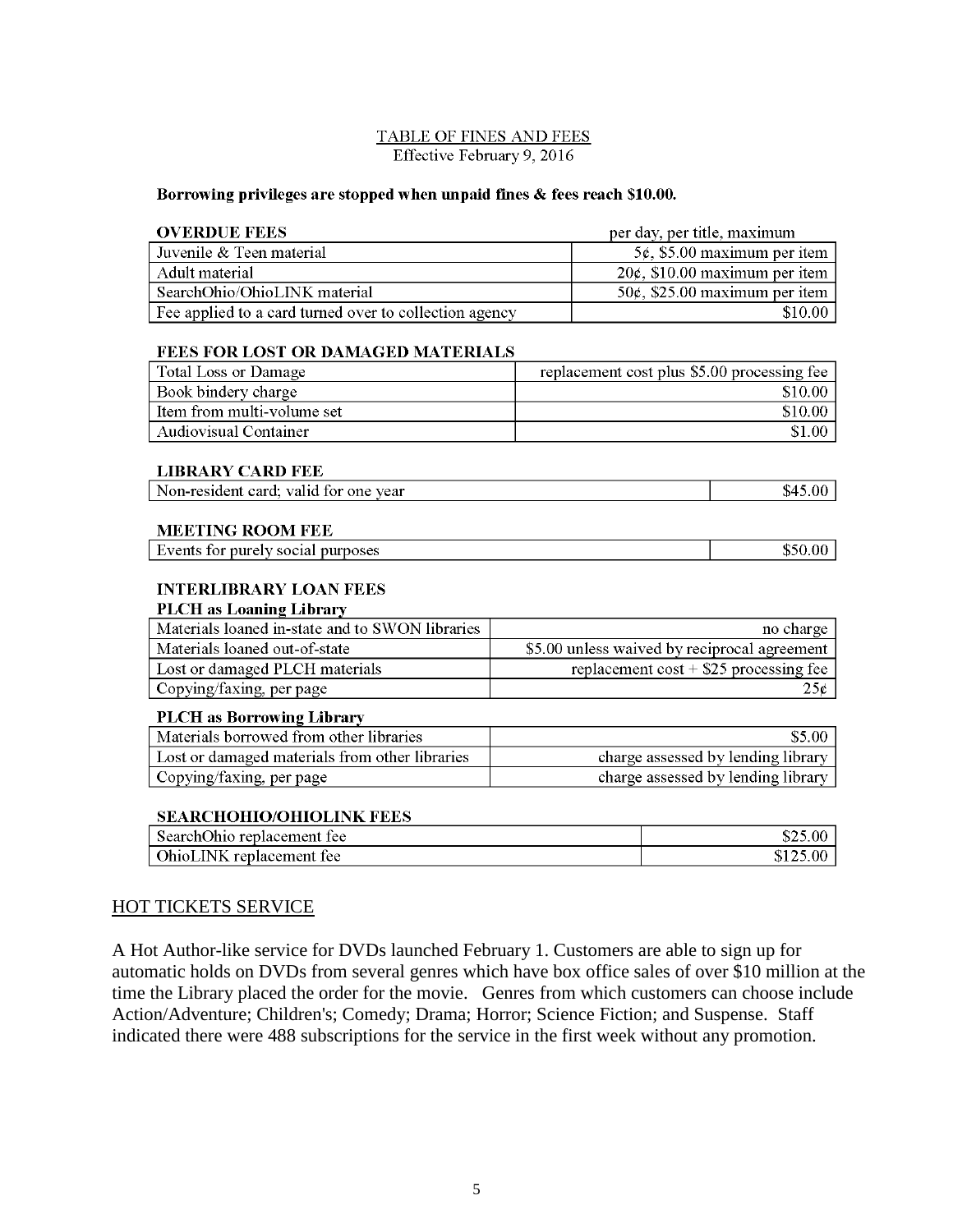#### GED CLASS TO BEGIN AT PLEASANT RIDGE BRANCH LIBRARY

The Pleasant Ridge Branch Library will host a GED/ABLE (Adult Basic and Literacy Education) preparation class in partnership with the Great Oaks Institute of Technology and Career Development starting in February. Pleasant Ridge is the second branch to offer this service joining Clifton Branch Library which started last year.

## CHATSTAFF SERVICE TO BEGIN

*Know-It-Now*, a consortia run 24-hour online service available to customers of public libraries statewide and in which our Library participated, ceased operations in 2015. However, Chatstaff, a new instant messaging service will begin shortly to fill that service gap. This software will be integrated into the public web page, allowing users to chat in real time with library staff from any computer or mobile device and receive personalized, reference service. Our staff will participate during our hours of operation, while the service's staff will cover non-open hours, maintaining 24 hours, seven days a week service. Offering some level of service 24x7 is part of the Library's strategic plan.

#### CUSTOMERS SHARE THEIR STORIES WITH STORYCORP APP

The oral history project StoryCorps launched an app in 2015 to facilitate the collection and aggregation of community stories and histories. Stories shared via this app through March 2016 will be electronically archived at the American Folklife Center of the Library of Congress. Prior to the March deadline ten branch locations are hosting events to encourage customers to record their stories using Library iPads.

#### THE LIBRARY PARTNERING IN DIGITAL EARLY LITERACY TRAINING

The Library will send two librarians to Cuyahoga County Public Library in Parma, Ohio this spring to receive New Media Storytime training. These librarians will then conduct training sessions for our Library's children's librarians and for librarians from around the region, before the end of 2016. The training is funded by an LSTA grant received by the Cuyahoga County Public Library.

#### PASSPORT SERVICE WILL BE ONE-STOP SHOPPING AT THE LIBRARY

Customers can have their passport photo taken at the Library for a \$10.00 fee, a new element of convenience that will enhance this already popular service. In 2015, the Library processed 3,675 passports and brought in more than \$91,000 in revenue. The Board inquired where in the Library was the service provided and staff indicated in the Information & Reference Department.

#### LIBRARY APPLIES TO HOST THINKING MONEY EXHIBITION

The Library has applied to host a *Thinking Money* exhibition created by the FINRA Investor Education Foundation in partnership with the American Library Association (ALA). *Thinking Money* strives to teach tweens, teens and their parents, caregivers and educators about financial literacy. In addition to the traveling exhibition, selected libraries will receive a \$1,000 programming allowance and travel expenses for a staff member to attend the 2016 ALA Annual Conference.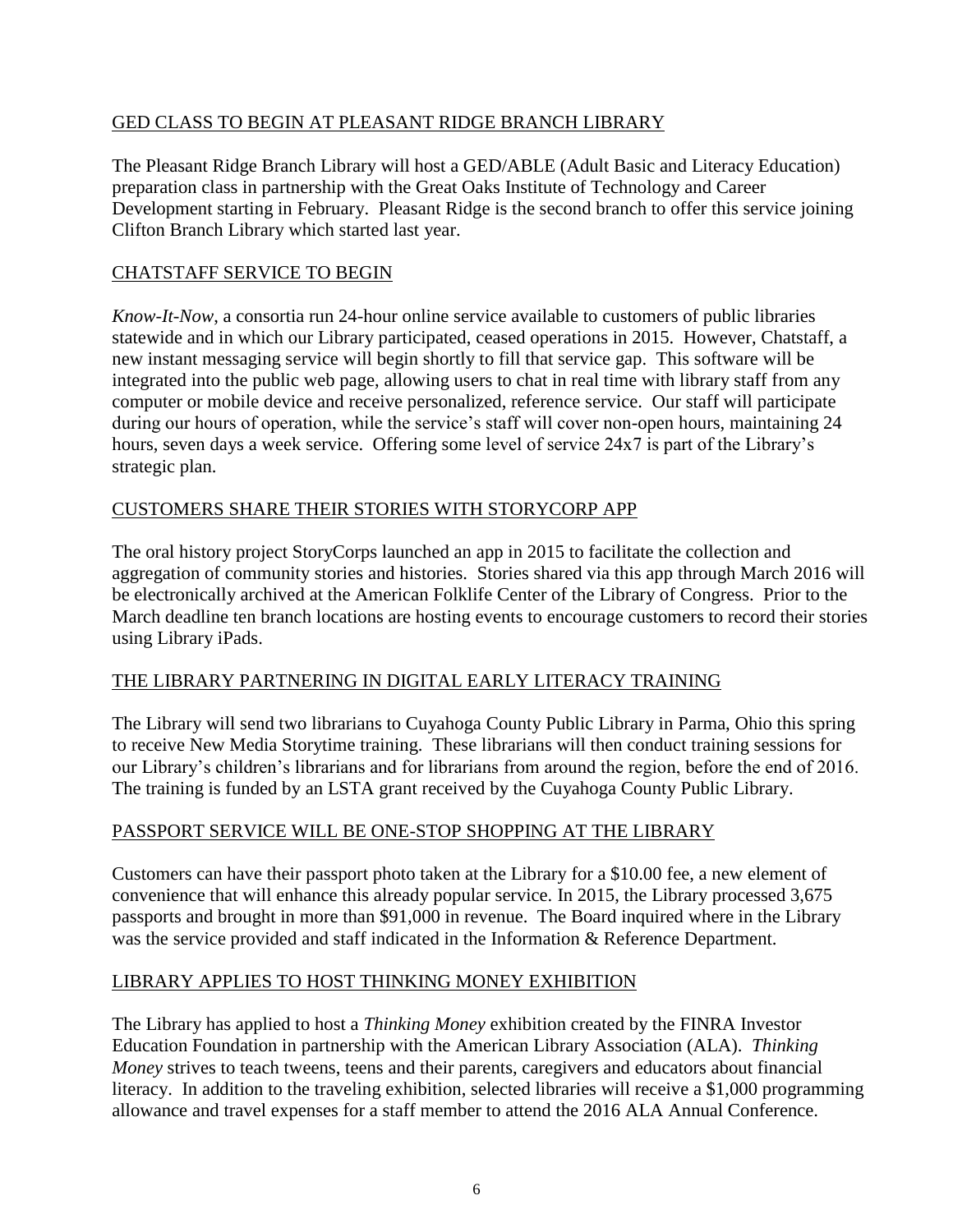#### LIBRARY PARTNERS FOR BIG READ GRANT

The Library has partnered with the Sharon Woods Heritage Village in their bid for a National Endowment for the Arts Big Read grant. If selected, the Sharonville Branch Library will collaborate with Heritage Village to host programs highlighting the poetry of Emily Dickinson.

#### *Programs and Exhibits of Note:*

#### TEEN TECH WEEK

Teen Tech Week will be held from March 6-12, featuring the theme "Create it at your Library." During Teen Tech Week libraries showcase all of the great digital resources and services that are available to help teens succeed in 21st century careers, including programs on web design, 3D printing, coding and more.

#### ST. PATRICK'S DAY

The Main Library will host its 33nd Annual St. Patrick's Day Celebration. This year's program will feature Celtic music by Dark Moll and a performance by the award-winning McGing Irish Dancers. The program will be held on Thursday, March 17 at 11:45am in the Reading Garden Lounge.

#### SIX@SIX: GANGSTERS, BASEBALL AND FRIED CHICKEN

The Library is pleased to partner with Northern Kentucky University to present a lecture in their Six@Six series at the Main Library on April 5 at 6pm. Teri Horsley, a recent NKU graduate and author, will discuss the days when supper clubs were thriving and celebrities and average folks dined together at Milder's Inn, the hangout of the 1940 Cincinnati Reds team, gangster John Dillinger, singer Hoagy Carmichael, and other celebrities.

#### POETRY IN THE GARDEN

The Library will present the Poetry in the Garden series on Tuesday evenings in April in the Popular Library Lounge. Readers will include Jeffrey Hillard, the 2015-16 Library Foundation Writer-in-Residence, and the winners of the Poetry in the Garden Contest.

#### CINCINNATI PUBLIC SCHOOLS CITY WIDE ART EXHIBITION

The Cincinnati Public Schools City Wide Art Exhibition will showcase artwork, including drawings, paintings, sculptures and photographs, from Cincinnati Public School students in kindergarten through 12th grade in the Atrium from March 12–April 10.

#### CANSTRUCTION

The Library is partnering with CANstruction, an anti-hunger project, where teams of architects, engineers and construction professionals create sculptures built out of canned food to compete for local and national awards. The food is later donated to the FreeStore FoodBank. Teams will erect their entries for the 2016 event in the Atrium, Popular Library and MakerSpace on March 8. The structures will remain through March 27.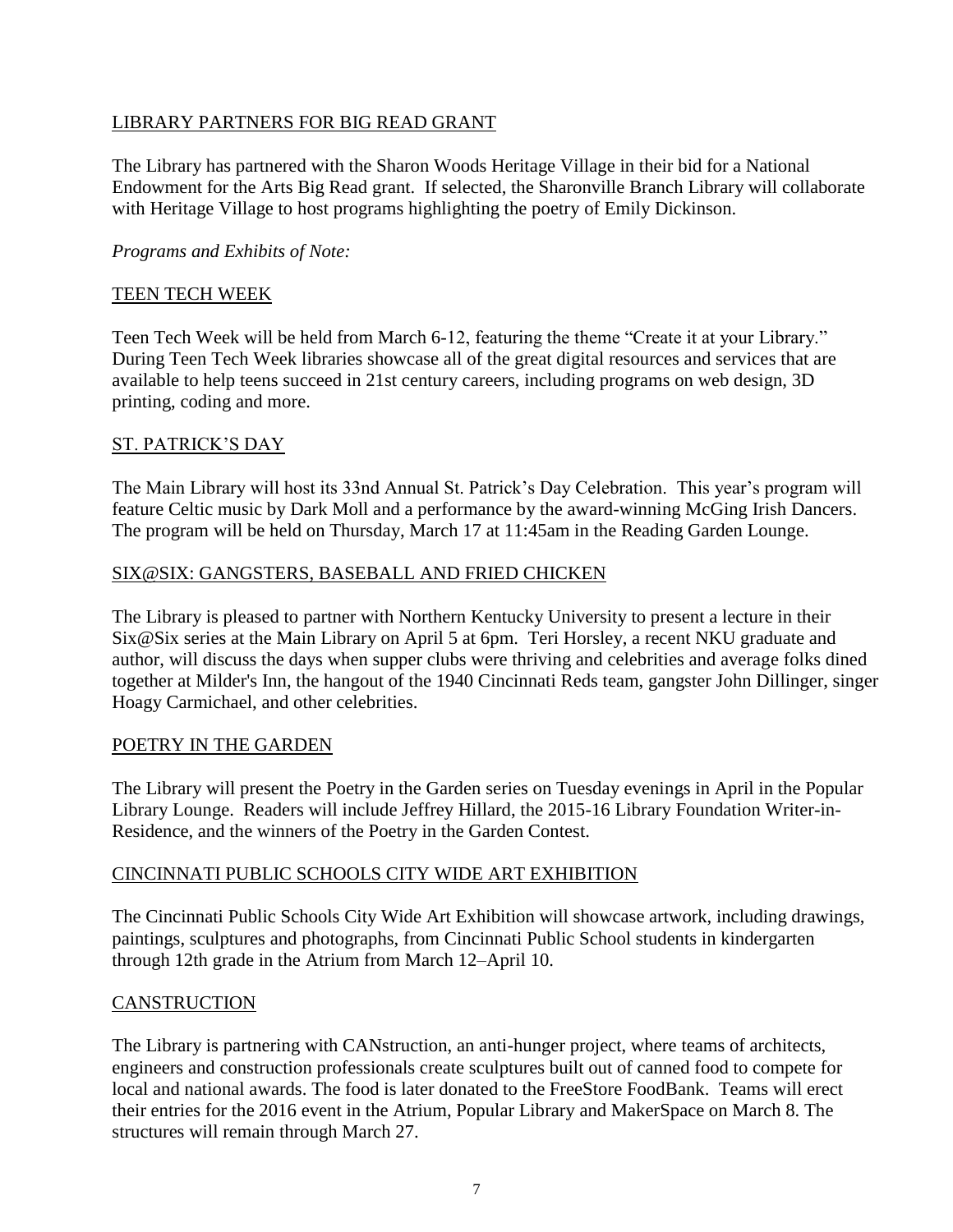#### MACY'S ARTS SAMPLER

The Main Library will be a venue for Macy's Arts Sampler on Saturday, February 27. Events include a writing workshop with WordPlay and performance by the CCM Prep Jazz Combo.

#### READ ACROSS AMERICA

The Library will again participate in Read Across America at the Cincinnati Museum Center on Saturday, February 27 from 10am to 4pm. Library staff and volunteers will provide storytimes, crafts, games, and prizes as part of the annual "Seuss-a-bration."

Mr. Zaring moved that the Board approve the report as submitted. Mr. Moran seconded.

Voting for the motion: Mr. Moran, Mrs. Kohnen, Mr. Wright, and Mrs. LaMacchia …4 ayes. The motion carried. **(05-2016)**.

#### **EVA JANE ROMAINE COOMBE DIRECTOR'S REPORT**

Ms. Fender reported that:

So much happened in 2015 it's hard to know where to start! In January, the Library opened our first MakerSpace at the Main Library. It has been more successful than imagined with thousands using the equipment to design and print banners, laser engrave all sorts of materials, make buttons, sew, record music, take photos, create videos, and print their own books. In December an Espresso Book Machine was added to the MakerSpace, the only one in Ohio or Kentucky. In just a few minutes, the Book Machine will print out and bind your book, with a cover it prints at the same time. Even if you don't have a book to print, watching the printer work is fascinating. If you haven't already visited the MakerSpace, stop by and see all the equipment available and the expert staff there to help.

We opened three new branches in May and June. Included in Library planning since 2000, funding concerns had delayed construction until 2014-15. Clifton, Reading and St. Bernard had all been previously served by smaller locations that lacked many of the amenities we now expect in public libraries. The new branches have meeting rooms, tech labs, areas for children, teens and adults, and spaces to sit and read. Plus, Reading and St. Bernard have small makerspaces of their own. The buildings are all energy-efficient and St. Bernard and Reading are LEED Certified. Each project has received numerous awards ranging from Tri-State Masonry Institute awards for Reading and St. Bernard to a Rehabilitation Award for Clifton. The Reading Chamber of Commerce named the Reading Branch the Outstanding New Development.

Then in November the *Library Journal* (LJ) Index 2015, which ranks libraries according to per capita circulation, visits, program attendance, and Internet use awarded us a five star rating, the highest rating possible. For libraries with budgets of \$30 million or more, the Public Library of Cincinnati and Hamilton County ranked second in the country.

With items borrowed, downloaded or streamed surpassing 18.7 million, 2015 was the Library's busiest year ever. Digital content was by far the fastest growing service up 73% with 3.1 million items downloaded or streamed. For 2014, our Library ranked 5th in circulation nationally.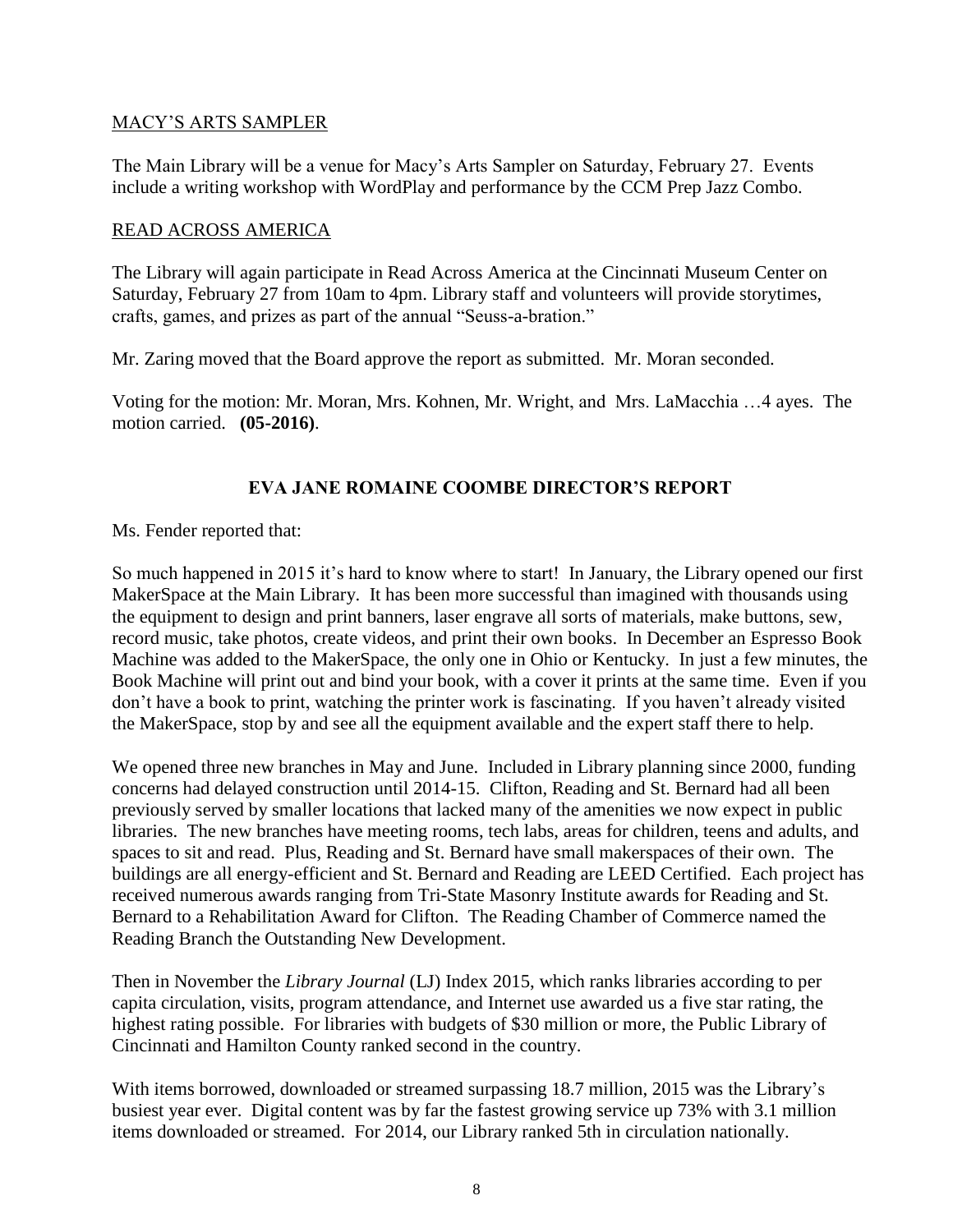As a participant in ConnectED, a national initiative to get every school-age child a Library card, Library staff reached out to all 22 public schools, and are busy contacting private and charter schools, to reach this goal. The Library can proudly claim that more than 98% of school-age children in Hamilton County have their own Library card. This brings the number of total cardholders to 620,602 with over 80% of households in Hamilton County having at least one Library cardholder.

The Library hosted the Ohio Library Council's annual conference in October, bringing more than 700 colleagues to Cincinnati. Branch library tours, receptions and a Spring Grove Cemetery Tour led by Friends member Diana McBride were among the highlights of the three-day event.

Our Library is one of only a handful of public libraries in the United States to own a copy of John James Audubon's *Birds of America* in the double elephant folio edition. That's library language for a really big book, each of the four volumes measures 40 x 27 inches. For more than 60 years, the display case allowed only one bird from one volume to be displayed. Thanks to a number of generous donors, a new display case allowing all four volumes, and thus four birds, to be displayed simultaneously, was constructed and dedicated in November. The Audubon is housed in the Joseph S. Stern, Jr. Cincinnati Room at the Main Library. A digital copy of the set was completed as part of this project and can be accessed online from the Library's website www.cincinnatilibrary.org.

The Library also added several new services to make it easier and more convenient to use the Library. Book Hookup provides reading recommendations from our knowledgeable staff based on your reading interests. My Librarian helps you find the information you need – quickly. Both are on the Library's website. With Courtesy Renewals, the first renewal of items checked out (excluding digital books) is done automatically, giving an extra loan period to finish reading a book or watching that movie.

The Library looks forward to continuing to provide excellent library service to our community in 2016.

## FORESIGHT STUDIES CERTIFICATE EARNED

From January 17-23, Ms. Fender attended the Foresight Studies program at the University of Houston. While the Library has been very successful in anticipating and adapting to changes in library service, the methodology taught in this course will provide the skills to do even better. Ms. Fender plans to develop a short course on each of the six steps involved, framing, scanning, forecasting, visioning, planning and acting, to introduce the concepts to the staff. Since it is time to develop a new Strategic Plan, these skills will also be useful in developing that plan. Ms. Fender thanked the Board for supporting her attendance.

#### CARDHOLDER SATISFACTION SURVEY RESULTS

The results from the annual Cardholder Satisfaction Survey – sent to all cardholders through the Savannah messaging system – reinforced the ongoing efforts to focus on the collection. Some highlights: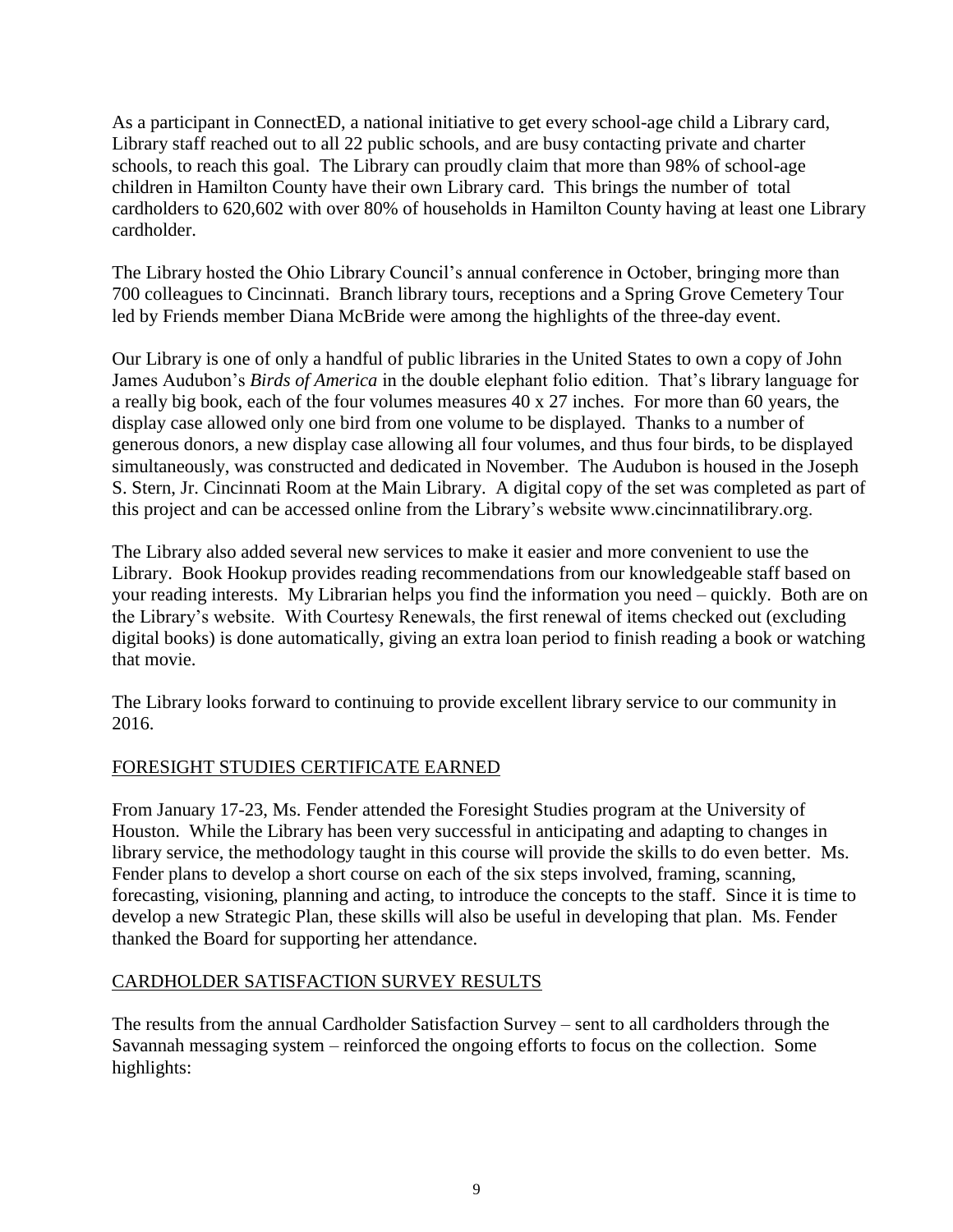- Increased availability of print and digital materials as well as shorter wait times for those materials, led the way for "What Services and Materials would lead to increased usage?"
- Cutting back the number of programs offered is backed up by less than 25% of respondents saying more programming would lead to increased usage.
- Since 2011 there has been a significant shift in how customers browse the catalog. In 2011, only 47% of customers browsed online vs. 61% for 2015.
- Similarly, the percentage of cardholders who have used the eBranch has nearly doubled in that timeframe with 32% saying they used the service in 2011 and 61% in 2015.

The Library again included the Net Promoter Score in the survey. It is the percentage of cardholders who give the Library a 9 or 10 minus the cardholders who mark 8 or below to the question: "How likely are you to recommend the Library to others?" The Library's score is 75.9, which is extremely high. In fact, only 4.2% of customers scored below a 7. Other libraries using this measure frequently receive scores in the 40s.

## MARKETING UPDATE

The new-year started with two new marketing efforts. The first in a series of new cardholder messages mentioned at the last board meeting resulted in significant increases in both opens and clicks, and the second part in the series is scheduled to begin February 9.

Overall, the Library's top three cardholder clusters are:

- Page Turners 18%
- Bedtime Stories 13%
- $\bullet$  Youth 13%

The Monfort Heights Branch Library matches these almost exactly. This makes Monfort Heights the perfect location to pilot new ideas before taking them systemwide. One pilot is to encourage Inactive and Occasional customers to return to their local library by offering an incentive, in this case an ice scraper. At Monfort Heights the Inactive and Occasional cardholders are evenly split on email utilization so a postcard was mailed to half and an email sent to the other half offering a small gift if they brought the card/email to the Monfort Heights Branch Library. Data on the effectiveness of both methods is expected by the next meeting.

#### OUR LIBRARY INCLUDED IN LEADERSHIP BRIEF

In late January, the Urban Libraries Council issued a Leadership Brief: Building Connected Communities that mentioned the Library in the Health and Wellness section. The Brief discusses in general the role of libraries as community technology leaders and specifically lists the Library's "wealth of online information to support health and wellness".

#### OHIO LIBRARY COUNCIL LEGISLATIVE DAY

The Ohio Library Council's (OLC) annual legislative day will be held April 13. Library staff is scheduling meetings with the ten Senators and Representatives representing Hamilton County. The plan is to take a book printed on the Espresso Book Machine to each legislator as a small gift. Library staff is also investigating holding a luncheon for our delegation instead of trying to schedule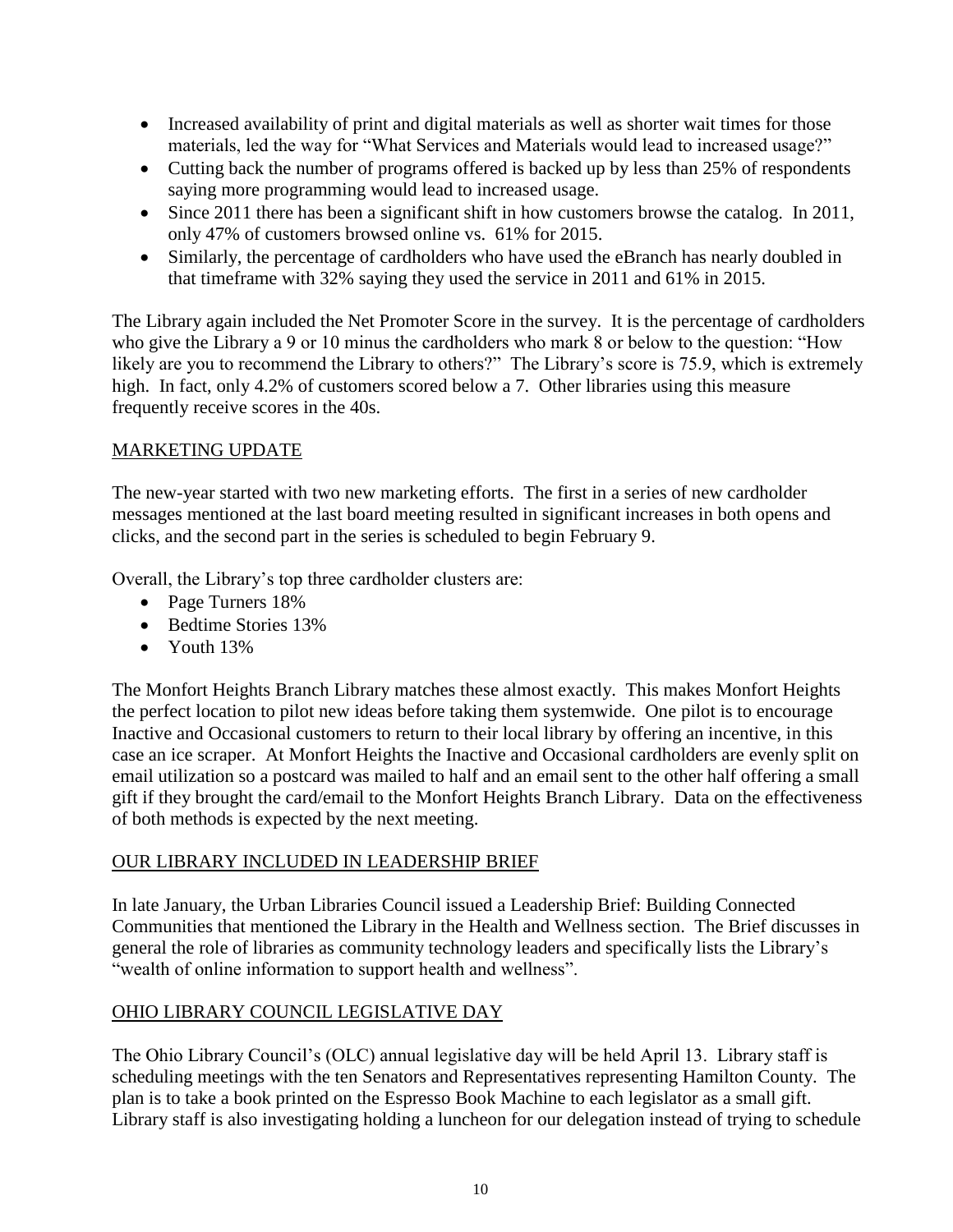individual meetings with our ten Representatives and Senators. A press conference will be held in the Ladies Gallery at 11:00 to announce the findings of an economic study showing the economic benefit and efficiency of Ohio's public libraries. A session is also scheduled for early that afternoon.

#### AMERICAN LIBRARY ASSOCIATION LEGISLATIVE DAY

The American Library Association's legislative day will be held May 2-3 in Washington DC. Elaine Fay and Ms. Fender are planning to attend. Congress funds several programs including e-rate or universal service discount, the Library Services and Technology Act and the summer lunch program, each of which provides funding to the Library or allows the Library to provide a service to the community. Ms. Fender requested approval of reimbursement of her expenses on this trip.

#### METLIB CONFERENCE

Ms. Fender submitted a proposal to present at the MetLib 2016 conference in Doha, Qatar, April 23- 28, 2016. The international conference is only for libraries serving metropolitan areas with a population of 400,000. Approval to be reimbursed for Ms. Fender's expenses was requested, if her proposal is accepted. The estimated cost of the airfare, conference registration and hotel accommodations will be approximately \$3,000.

## KETTERING RESEARCH EXCHANGE

Mary Jenkins, Hamilton County Law Library Director and Ms. Fender have been asked to participate in a research exchange by the Kettering Foundation. Public libraries in Multnomah County, Topeka, Houston and Hartford, are also participating. Each library selected a topic; Mary and Ms. Fender have chosen the issue of homelessness. All expenses related to the project are paid by the Kettering Foundation.

## CONNECTED LIBRARY CHALLENGE INITIATIVE

The Library surpassed the 10,000-cardholder mark in efforts to distribute Library cards to all students in Hamilton County between the ages of 5 and 18. Efforts continue for the distribution of Library cards to students at private and charter schools.

The "ConnectED Library Challenge: Answering the Call" convening was held at the White House on January 19, and included representatives of the more than 60 communities undertaking the Challenge. Attendees shared and learned best practices from one another, including Shelli Dronsfield, Strategic Initiatives Director, who represented the Library at the meeting.

#### WORK CULTURE SURVEY

The last board report included information on the work culture survey that was being undertaken in an effort to meet one of the goals of the Library's Strategic Plan, "Become a top workplace in Cincinnati." When the survey concluded on January 25, 83% of all Library staff members had completed the survey. Results and recommendations from ModernThink LLC, the vendor selected to conduct the survey, are expected by the end of February.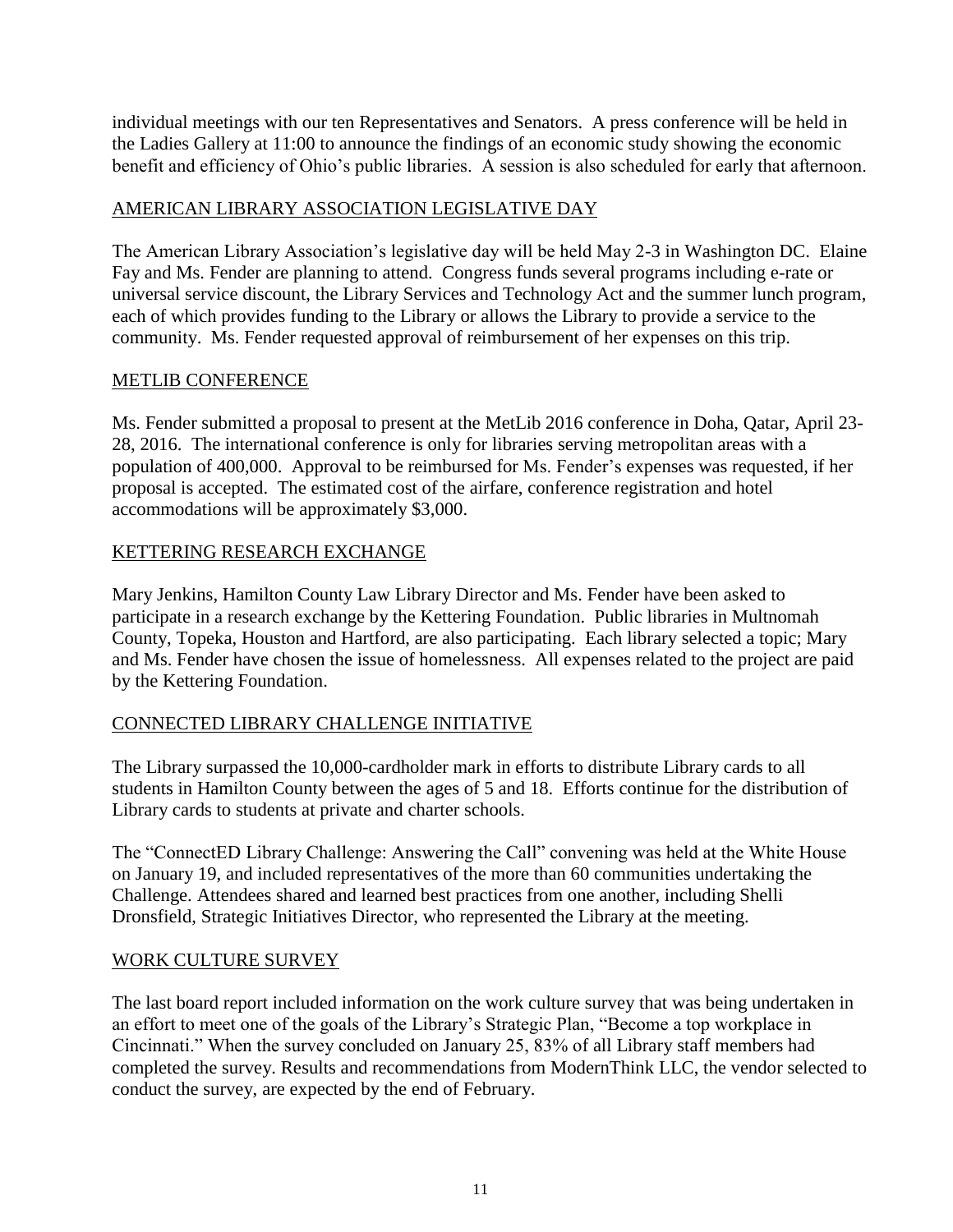#### BOARD COMMITTEE MEETINGS

While committee meetings are not needed prior to every meeting; the busy schedules of the Trustees often makes it difficult to schedule meetings when they are needed. Ms. Fender asked for a plan to have any needed committee meetings at 10:00 on the Wednesday prior to the Regular meeting. Meetings are usually short so no more than an hour is needed. 2016 dates for committee meetings are:

- $\bullet$  April 6
- June 8
- August 3
- October 5
- December 7

## LIBRARY FOUNDATION

The Annual Fund campaign raised \$118,500 from 663 donors. In 2014 the Annual Fund had 564 donors and raised \$110,000.

The Foundation received a \$2,500 grant from the Weaver Foundation at US Bank for the Summer Learning Program.

The Eva Jane Romaine Coombe gift distribution of \$ 36,673.95 was received by the Library, January 30. These funds are given annually in exchange for naming rights for the Director's position. The money has been added to the Library Gifts Fund.

#### FRIENDS OF THE PUBLIC LIBRARY

Proceeds from the Friends Winter Warehouse Sale in January were \$27,137.

The Friends Board of Trustees meeting was held January 22. The Friends approved their fiscal year 2017 budget which includes a \$17,000 increase in Library support rising to \$227,000 from \$210,000. This increase is great news since the Library relies on this funding to support many of of the programs, including the Summer Learning Program.

Mr. Moran left during Ms. Fender's report which resulted in the loss of a quorum. No additional action was taken upon his departure and all other items are for informational purposes only.

## **FISCAL OFFICER'S REPORT**

Ms. DeFosse reported that:

#### 2015 YEAR END SUMMARY

The table below represents the final 2015 available fund balances as were reported to the County in January 2016. The variances from the December 2015 report are the result of overall favorable actual activity as compared to the estimates.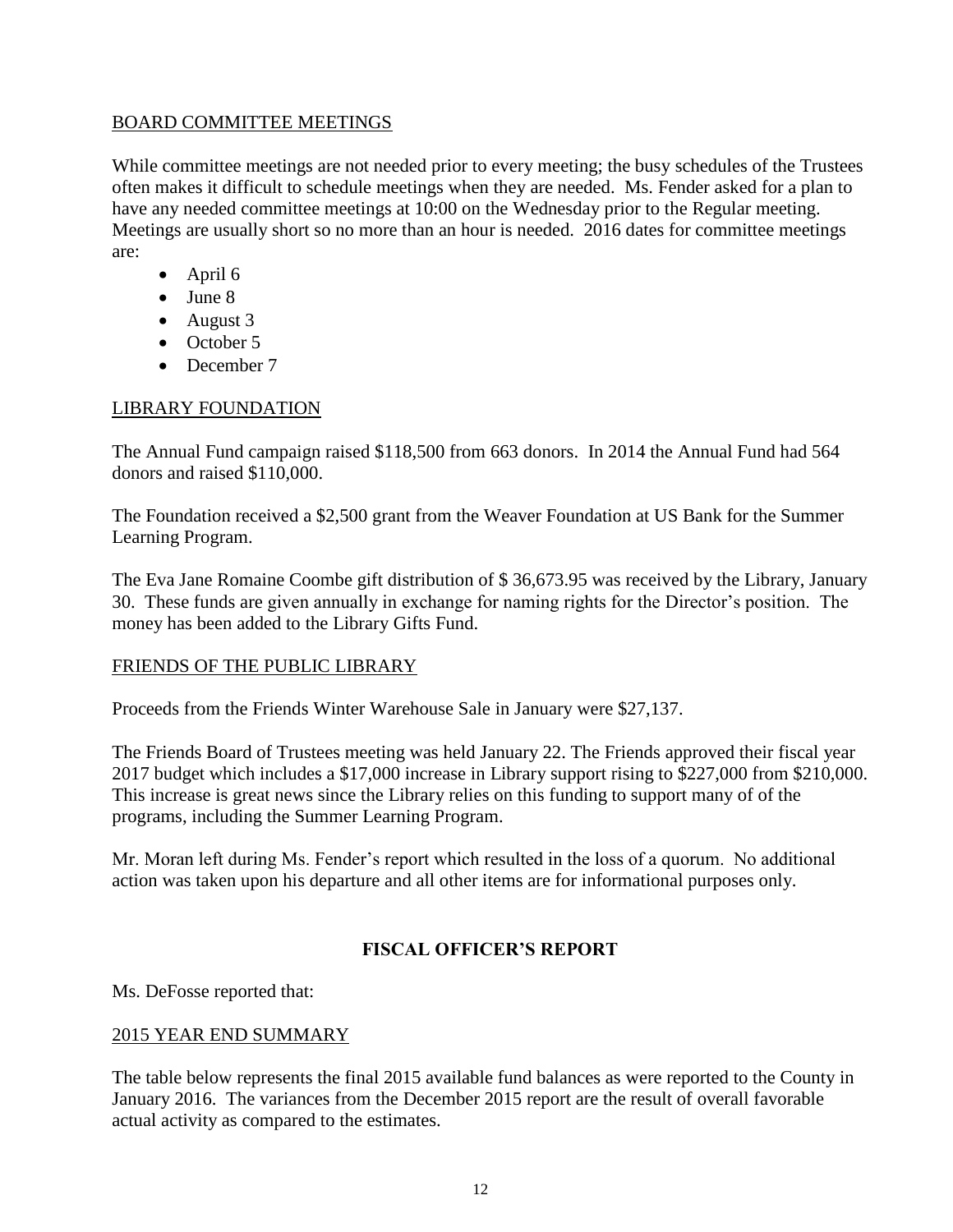|                                | 2015 AVAILABLE  | 2016 ESTIMATED   | 2016                 |  |
|--------------------------------|-----------------|------------------|----------------------|--|
| <b>FUND</b>                    | <b>BALANCE</b>  | <b>RESOURCES</b> | <b>APPROPRIATION</b> |  |
| General Fund                   | \$12,900,000.00 | \$58,897,000.00  | \$58,897,000.00      |  |
| Building & Repair Capital Fund | 4,368,106.42    | 2,000,000.00     | 4,250,000.00         |  |
| Special Revenue (4 funds)      | 415,711.07      | 290,500.00       | 336,150.00           |  |
| Permanent (44 funds)           | 1,454,738.77    | 94,000.00        | 290,500.00           |  |
| <b>Total</b>                   | \$19,138,556.26 | \$61,281,500.00  | \$63,773,650.00      |  |

#### 2015 GENERAL FUND BUDGET COMPARED TO ACTUAL

The table below shows the beginning budget versus the revised budget for the General Fund and represents the revised budget by revenue and expense category compared to the end of year actual. The overall revenue was about 5% over the revised budget. Both the PLF and tax levy receipts came in ahead of expectations. Expenses were about 1.5% less than the revised budget.

|                      | Original            | Revised             |                     |                | Variance to  |
|----------------------|---------------------|---------------------|---------------------|----------------|--------------|
|                      | Budget              | <b>Budget</b>       | Actual              | Revised Budget |              |
| <b>Revenue</b>       |                     |                     |                     |                |              |
| PLF                  | \$<br>36,678,168.00 | 36,678,168.00<br>\$ | 38,898,721.17<br>\$ | \$             | 2,220,553.17 |
| <b>Tax Levy</b>      | 17,635,000.00       | 17,635,000.00       | 18,101,160.07       |                | 466,160.07   |
| Fines & Fees         | 1,292,457.00        | 1,292,457.00        | 1,464,250.77        |                | 171,793.77   |
| Interest             | 40,000.00           | 40,000,00           | 50,701.79           |                | 10,701.79    |
| <b>Services</b>      | 2,500.00            | 2,500.00            |                     |                | (2,500.00)   |
| Contributions        | 40,000.00           | 40,000.00           | 47,000.00           |                | 7,000.00     |
| <b>Miscellanous</b>  | 811,875.00          | 811,875.00          | 861,470.18          |                | 49,595.18    |
| <b>Total Revenue</b> | \$<br>56,500,000.00 | 56,500,000.00<br>\$ | \$<br>59,423,303.98 | \$             | 2,923,303.98 |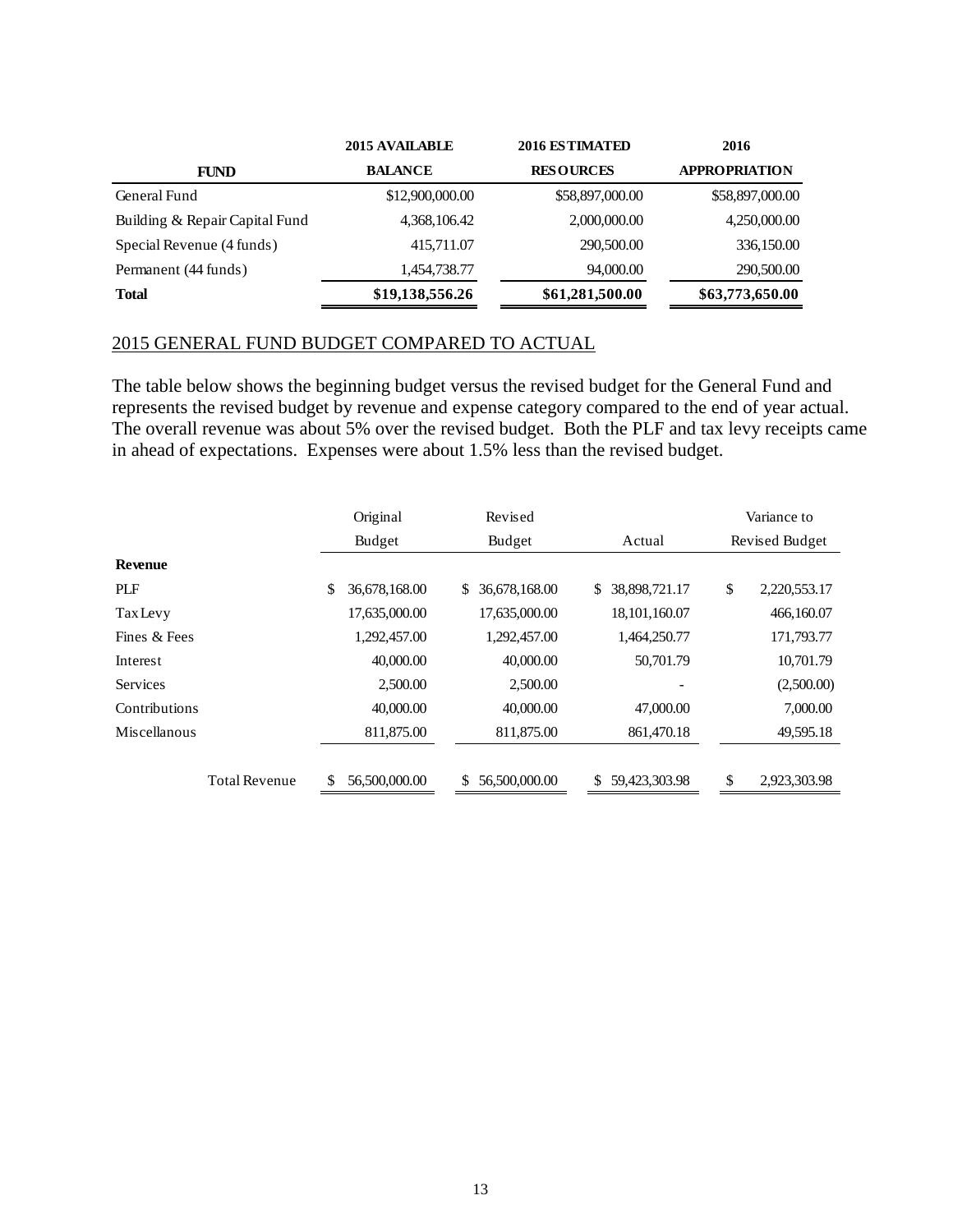|                           |                     |                     |                        |                                         | ravoiaute  |
|---------------------------|---------------------|---------------------|------------------------|-----------------------------------------|------------|
|                           | Original            | Revised             |                        | (Unfavorable)<br><b>Budget Variance</b> |            |
|                           | Budget              | Budget              | Actual                 |                                         |            |
| <b>Expenses</b>           |                     |                     |                        |                                         |            |
| <b>Salaries</b>           | \$<br>27,506,615.81 | 27,006,615.81<br>\$ | 26,601,580.14<br>\$    | \$                                      | 405,035.67 |
| Benefits                  | 8,417,046.21        | 8,217,046.21        | 8,077,317.90           |                                         | 139,728.31 |
| Supplies                  | 1,529,616.81        | 1,664,616.81        | 1,662,515.40           |                                         | 2,101.41   |
| <b>Purchased Services</b> | 9,690,587.40        | 9,380,587.40        | 9,113,299.29           |                                         | 267,288.11 |
| <b>Library Materials</b>  | 9,150,232.69        | 9,750,232.69        | 9,750,232.69           |                                         |            |
| Capital Outlay            | 1,371,832.95        | 1,696,832.95        | 1,666,315.12           |                                         | 30,517.83  |
| Other Expenses            | 346,100.00          | 296,100.00          | 264,075.31             |                                         | 32,024.69  |
| Capital Tranfer           | 2,000,000.00        | 2,000,000.00        | 2,000,000.00           |                                         |            |
|                           |                     |                     |                        |                                         |            |
| <b>Total Expenses</b>     | \$<br>60,012,031.87 | 60,012,031.87<br>\$ | 59, 135, 335. 85<br>\$ | \$                                      | 876,696.02 |

Favorable

#### PUBLIC RECORDS REQUEST

On December 17, 2015 the Hamilton County Prosecutor's Office responded to the records requested on September 19, 2015. To date, there has been no follow up from Mr. Lance to inspect the records that are available for review.

On January 3, 2016, Patrick Lance made the following record request. The Hamilton County Prosecutor's Office responded on January 22, 2016.

"This is an open records request.

- Please identify the number of people, who have been banned from your library system starting from 1999 to present. If it is easier to provide copies of letters or other correspondence that was sent to these individuals, please feel free to submit copies of this material with any private information redacted. I know I received such a letter (see attached) and I recall hearing that at least one other person that I know of was "banned." How many other such letters are there?
- I am requesting information on the exact nature of what each individual did that presented Kim Fender with no other choice then to ban them from your system. Specifically, what were their exact offenses? If they were deemed to be a security threat, what specifically caused this determination to be made?
- Do you have a policy on what spells out what would cause a person to be banned and if so is it publicly available to the public?
- Similarly, is there a policy for appeals and is it posted?

I would prefer that this information be emailed to me in PDF form. I hope doing so would make it easier for you to comply with this request."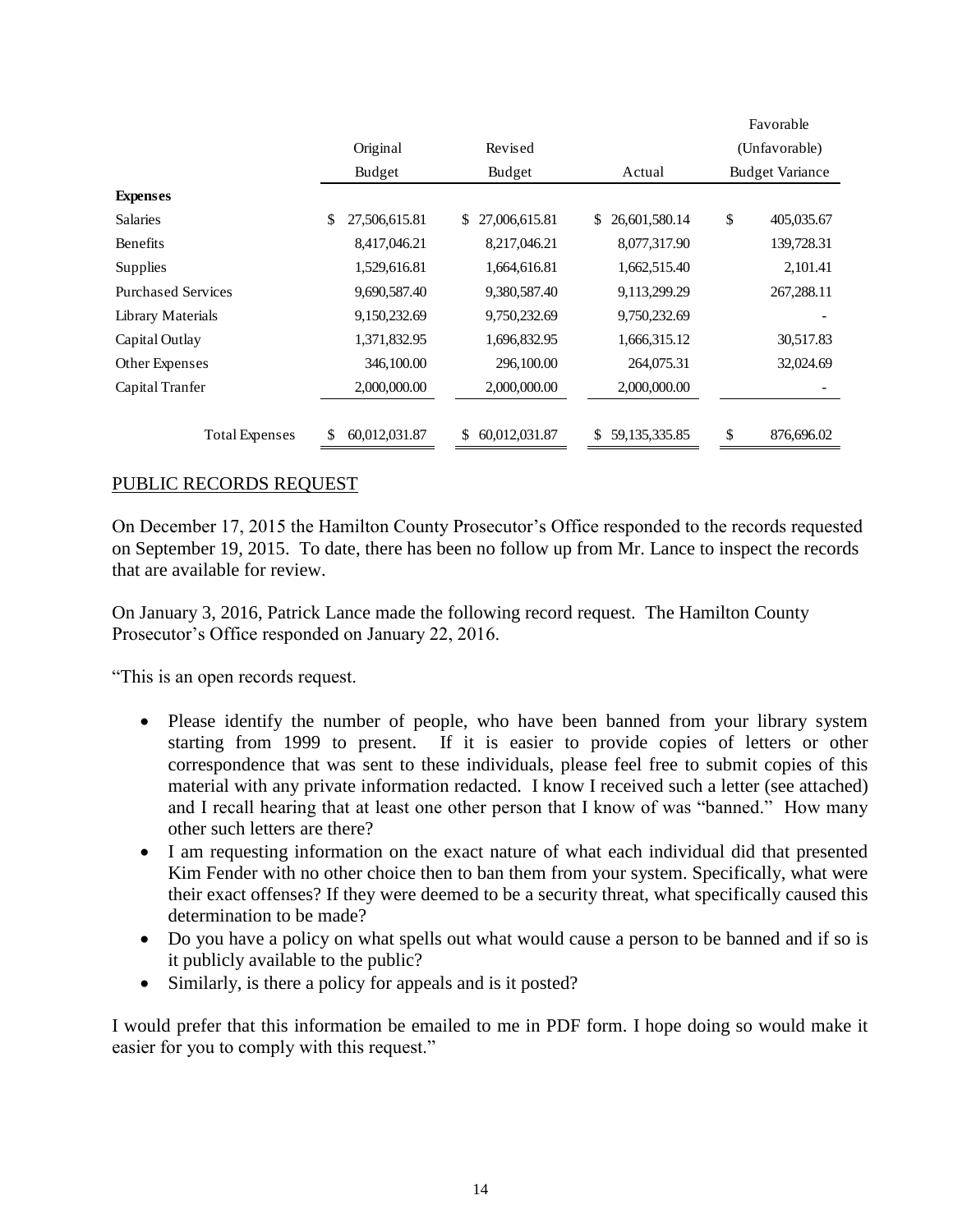#### FOLLOW-UP ON NORTH BUILDING POWER LOSS RECOVERY

As reported at the December 2015 Board meeting, at the recommendation of Prosecutor's office the case was being sent to arbitration by the insurance company and was expected to be heard in February or March 2016.

In mid-December, the insurance company informed us that the insurance carrier for Duke is not part of the arbitration forum. After consultation with the Prosecutor's office, we directed our insurance company to file suit to recover the loss.

#### 2015 AUDIT

The audit for 2015 will be performed by the Auditor of State's Office. The audit is scheduled to begin later in February.

#### RECEIPT OF GOVERNMENT FINANCIAL OFFICERS ASSOCIATION AWARD

The Library's 2014 Comprehensive Annual Financial Report (CAFR) received the Certificate of Achievement for Excellence in Financial Reporting. We have received this award annually since our first CAFR in 1993.

#### FRAUDULANT CHECKS

In early January, there were three attempts to cash fraudulent checks on the Library's account. The positive pay tool we have in place as part of our daily bank reporting identified the items and Library staff rejected them noting they were suspected fraudulent activity.

#### PAYROLL/HRIS SYSTEM

In 2013, the Library implemented new accounting software that included the Payroll/HRIS system. After three years using the software we have determined it is not meeting our needs from the Payroll and Human Resources side. We are currently in preliminary discussions with three providers – ECI (Electronic Commerce, Inc.), Ceridian, and Paycor – to review their solutions.

## **PUBLIC COMMENTS**

Library employee Eli Williams indicated he was surprised to learn that in spite of the Library being a pillar of the community and open and friendly employer that transgender surgery was not covered by the Library's insurance policy.

Library employee Veronica Sorcher requested that the Library take immediate action to include transgender surgery in their insurance policy to continue their reputation of being inclusive.

Library employee Nat Kutcher shared a scenario of having an accident and not being able to be able to be made whole again without transgender surgery. Nat indicated that in order to be a top workplace, the Library should cover such surgery.